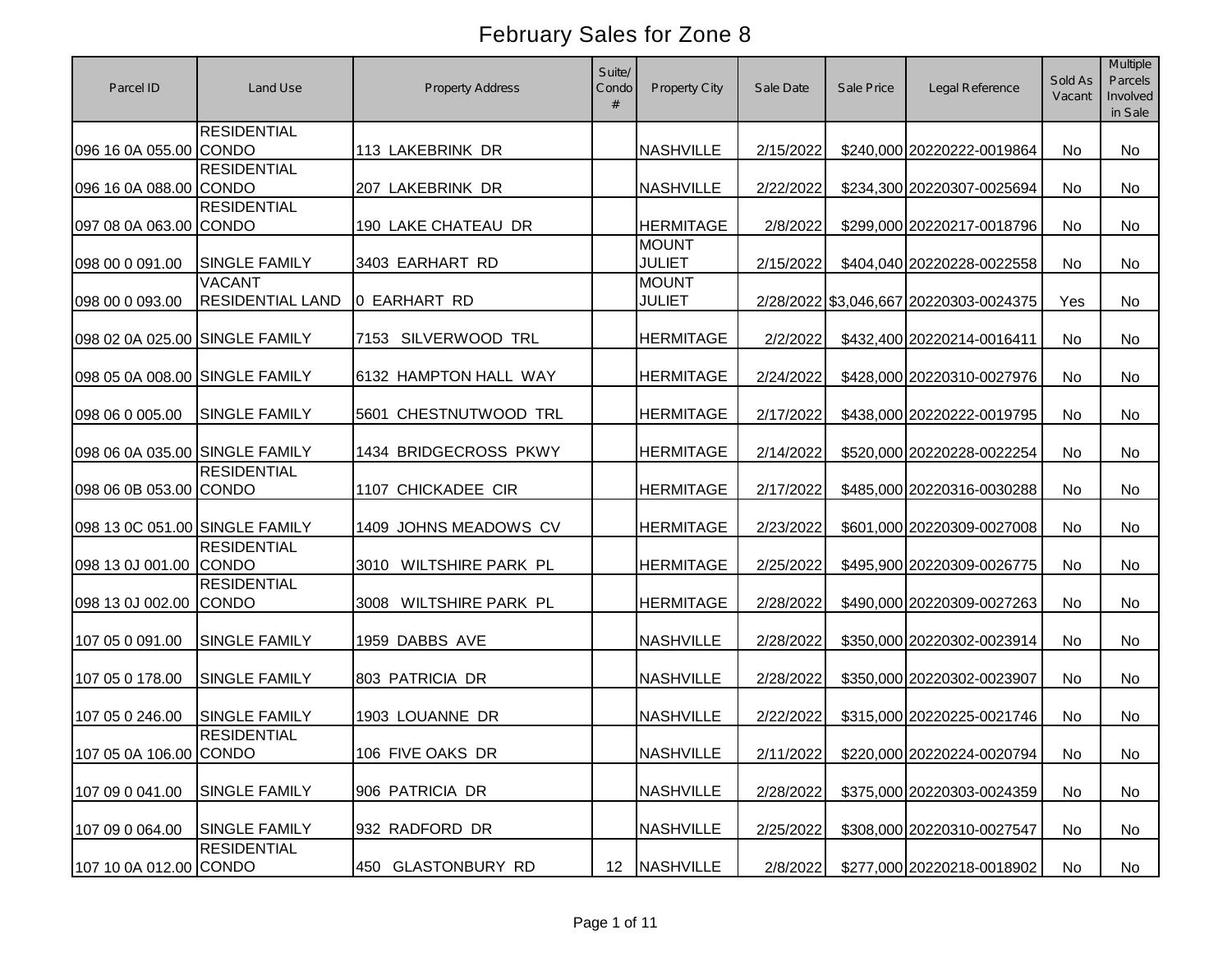| Parcel ID                      | Land Use             | <b>Property Address</b> | Suite/<br>Condo<br># | Property City    | Sale Date | Sale Price | Legal Reference                        | Sold As<br>Vacant | Multiple<br>Parcels<br>Involved<br>in Sale |
|--------------------------------|----------------------|-------------------------|----------------------|------------------|-----------|------------|----------------------------------------|-------------------|--------------------------------------------|
| 107 14 0 021.00                | <b>SINGLE FAMILY</b> | 1318 KENTON PL          |                      | <b>NASHVILLE</b> | 2/23/2022 |            | \$350,000 20220309-0026823             | <b>No</b>         | <b>No</b>                                  |
| 107 14 0 120.00                | <b>SINGLE FAMILY</b> | 1005 KIPLING DR         |                      | <b>NASHVILLE</b> | 2/28/2022 |            | \$150,000 20220302-0023924             | No                | No                                         |
| 108 03 0 183.00                | <b>ZERO LOT LINE</b> | 1025 PATIO DR           |                      | <b>NASHVILLE</b> | 2/25/2022 |            | \$240,000 20220303-0024132             | No                | No                                         |
| 108 04 0 145.00                | <b>SINGLE FAMILY</b> | 905 NORWALK DR          |                      | <b>NASHVILLE</b> | 2/18/2022 |            | \$400,000 20220303-0024382             | No                | No                                         |
| 108 07 0A 011.00 CONDO         | <b>RESIDENTIAL</b>   | 3017 CASA DR            |                      | <b>NASHVILLE</b> | 2/1/2022  |            | \$199,900 20220209-0015247             | No                | No                                         |
| 108 08 0 056.00                | <b>DUPLEX</b>        | 3413 ELM HILL PIKE      |                      | <b>NASHVILLE</b> | 2/17/2022 |            | \$192,500 20220223-0020627             | No                | No                                         |
| 108 08 0 250.00                | SINGLE FAMILY        | 3037 REELFOOT DR        |                      | <b>NASHVILLE</b> | 2/17/2022 |            | \$400,000 20220302-0023468             | No                | No                                         |
| 108 12 0 118.00                | <b>SINGLE FAMILY</b> | 3021 REELFOOT DR        |                      | <b>NASHVILLE</b> |           |            | 2/25/2022 \$5,337,100 20220325-0034390 | No                | Yes                                        |
| 108 12 0A 034.00 CONDO         | <b>RESIDENTIAL</b>   | 3310 QUAIL VIEW DR      |                      | <b>NASHVILLE</b> | 2/22/2022 |            | \$218,500 20220225-0021673             | No                | No                                         |
| 108 12 0B 042.00 SINGLE FAMILY |                      | 3460 HARBORWOOD CIR     |                      | <b>NASHVILLE</b> | 2/2/2022  |            | \$400,000 20220204-0013162             | No                | No                                         |
| 108 16 0 060.00                | <b>ZERO LOT LINE</b> | 1405 TIMBER VALLEY DR   |                      | <b>NASHVILLE</b> | 2/28/2022 |            | \$285,000 20220309-0027009             | No                | No                                         |
| 108 16 0 061.00                | <b>ZERO LOT LINE</b> | 1409 TIMBER VALLEY DR   |                      | <b>NASHVILLE</b> | 2/18/2022 |            | \$225,000 20220307-0025893             | No                | No                                         |
| 108 16 0 223.00                | <b>ZERO LOT LINE</b> | 905 HAMMACK DR          |                      | <b>NASHVILLE</b> | 2/24/2022 |            | \$216,000 20220307-0025517             | No                | No                                         |
| 108 16 0 240.00                | <b>ZERO LOT LINE</b> | 209 WOODMAKER CT        |                      | <b>NASHVILLE</b> | 2/8/2022  |            | \$255,000 20220211-0016088             | No                | No                                         |
| 108 16 0 247.00                | ZERO LOT LINE        | 310 WOODLARK CT         |                      | <b>NASHVILLE</b> | 2/4/2022  |            | \$225,000 20220216-0018045             | No                | No                                         |
| 108 16 0 344.00                | <b>ZERO LOT LINE</b> | 307 WOODWIND CT         |                      | <b>NASHVILLE</b> | 2/18/2022 |            | \$165,000 20220303-0024143             | No                | No                                         |
| 109 05 0D 027.00 CONDO         | <b>RESIDENTIAL</b>   | 1553 LINCOYA BAY DR     |                      | <b>NASHVILLE</b> | 2/2/2022  |            | \$305,000 20220215-0017487             | No                | No                                         |
| 110 02 0B 062.00 CONDO         | <b>RESIDENTIAL</b>   | 2296 SEVEN POINTS CIR   |                      | <b>HERMITAGE</b> | 2/11/2022 |            | \$472,832 20220224-0020828             | No                | No                                         |
| 110 02 0B 063.00 CONDO         | <b>RESIDENTIAL</b>   | 2294 SEVEN POINTS CIR   |                      | <b>HERMITAGE</b> | 2/19/2022 |            | \$546,045 20220222-0019813             | No                | No                                         |
| 110 02 0B 066.00 CONDO         | <b>RESIDENTIAL</b>   | 2282 SEVEN POINTS CIR   |                      | <b>HERMITAGE</b> | 2/23/2022 |            | \$190,000 20220225-0021907             | Yes               | Yes                                        |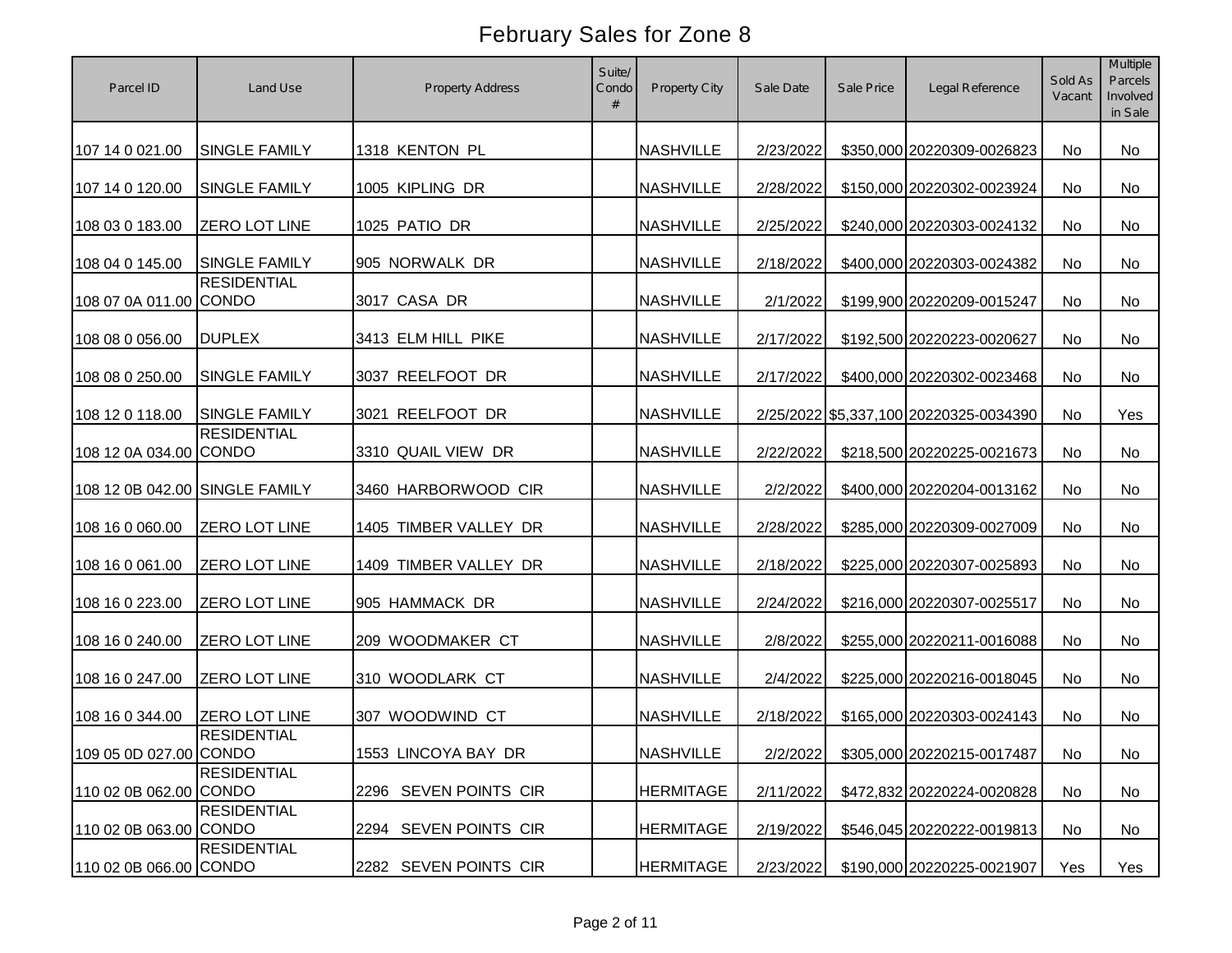| Parcel ID                      | Land Use                                   | <b>Property Address</b> | Suite/<br>Condo<br># | Property City    | Sale Date | Sale Price | Legal Reference                        | Sold As<br>Vacant | Multiple<br>Parcels<br>Involved<br>in Sale |
|--------------------------------|--------------------------------------------|-------------------------|----------------------|------------------|-----------|------------|----------------------------------------|-------------------|--------------------------------------------|
| 110 02 0B 067.00 CONDO         | <b>RESIDENTIAL</b>                         | 2280 SEVEN POINTS CIR   |                      | <b>HERMITAGE</b> | 2/23/2022 |            | \$190,000 20220225-0021907             | Yes               | Yes                                        |
| 120 01 0 075.00                | SINGLE FAMILY                              | 1200 KERMIT DR          |                      | <b>NASHVILLE</b> | 2/15/2022 |            | \$470,000 20220228-0022560             | No                | No                                         |
| 120 02 0 075.00                | <b>SINGLE FAMILY</b>                       | 1307 VULTEE BLVD        |                      | <b>NASHVILLE</b> | 2/28/2022 |            | \$350,000 20220302-0023900             | No                | No                                         |
| 120 02 0 082.00                | SINGLE FAMILY                              | 1326 VENUS DR           |                      | <b>NASHVILLE</b> | 2/4/2022  |            | \$315,000 20220218-0019229             | No                | No                                         |
| 120 02 0 104.00                | SINGLE FAMILY                              | 1319 VENUS DR           |                      | <b>NASHVILLE</b> | 2/28/2022 |            | \$350,000 20220302-0023905             | No                | <b>No</b>                                  |
| 120 02 0 106.00                | SINGLE FAMILY                              | 1323 VENUS DR           |                      | <b>NASHVILLE</b> | 2/25/2022 |            | \$160,500 20220309-0026676             | No                | <b>No</b>                                  |
| 120 02 0 118.00                | <b>SINGLE FAMILY</b>                       | 1322 MARS DR            |                      | <b>NASHVILLE</b> | 2/28/2022 |            | \$145,000 20220302-0023902             | No                | No                                         |
| 120 05 0 082.00                | SINGLE FAMILY                              | 415 SOUTHWOOD DR        |                      | <b>NASHVILLE</b> | 2/11/2022 |            | \$350,000 20220223-0020529             | No                | No                                         |
| 120 06 0 015.00                | SINGLE FAMILY                              | 1303 SATURN DR          |                      | <b>NASHVILLE</b> | 2/28/2022 |            | \$350,000 20220302-0023913             | No                | No                                         |
| 120 10 0 019.00                | <b>SINGLE FAMILY</b><br><b>RESIDENTIAL</b> | 301 WEAVER DR           |                      | <b>NASHVILLE</b> | 2/1/2022  |            | \$445,000 20220202-0012544             | No                | No                                         |
| 122 01 0A 378.00               | <b>CONDO</b>                               | 311 DOE RIDGE CT        |                      | <b>NASHVILLE</b> |           |            | 2/10/2022 \$1,627,340 20220303-0024626 | No                | Yes                                        |
| 134 02 0 038.00                | <b>SINGLE FAMILY</b>                       | 640 VINSON DR           |                      | <b>NASHVILLE</b> | 2/11/2022 |            | \$420,000 20220309-0026871             | No                | <b>No</b>                                  |
| 135 08 0A 609.00 CONDO         | <b>RESIDENTIAL</b>                         | 609 LONGHUNTER CT       |                      | <b>NASHVILLE</b> | 2/25/2022 |            | \$243,400 20220309-0026795             | No                | No                                         |
| 135 08 0A 701.00 CONDO         | <b>RESIDENTIAL</b>                         | 701 LONGHUNTER CT       |                      | <b>NASHVILLE</b> | 2/7/2022  |            | \$245,000 20220209-0015202             | <b>No</b>         | No                                         |
| 135 08 0B 008.00 CONDO         | <b>RESIDENTIAL</b>                         | 3030 NED SHELTON RD     | 114                  | <b>NASHVILLE</b> | 2/1/2022  |            | \$285,500 20220214-0016440             | <b>No</b>         | No                                         |
| 135 10 0C 031.00 SINGLE FAMILY |                                            | 2304 S GRAFTON CT       |                      | <b>NASHVILLE</b> | 2/14/2022 |            | \$315,100 20220228-0022043             | No                | No                                         |
| 135 12 0B 071.00 CONDO         | <b>RESIDENTIAL</b>                         | 2014 NASHBORO BLVD      |                      | <b>NASHVILLE</b> | 2/28/2022 |            | \$285,000 20220317-0031096             | No                | No                                         |
| 135 12 0B 113.00 CONDO         | <b>RESIDENTIAL</b>                         | 2332 NASHBORO BLVD      |                      | <b>NASHVILLE</b> | 2/1/2022  |            | \$135,000 20220204-0013281             | No                | No                                         |
| 135 12 0B 113.00 CONDO         | <b>RESIDENTIAL</b>                         | 2332 NASHBORO BLVD      |                      | <b>NASHVILLE</b> | 2/1/2022  |            | \$231,000 20220204-0013282             | No                | No                                         |
| 135 12 0E 245.00 CONDO         | <b>RESIDENTIAL</b>                         | 2286 NASHBORO BLVD      |                      | <b>NASHVILLE</b> | 2/25/2022 |            | \$300,000 20220311-0028845             | No                | No                                         |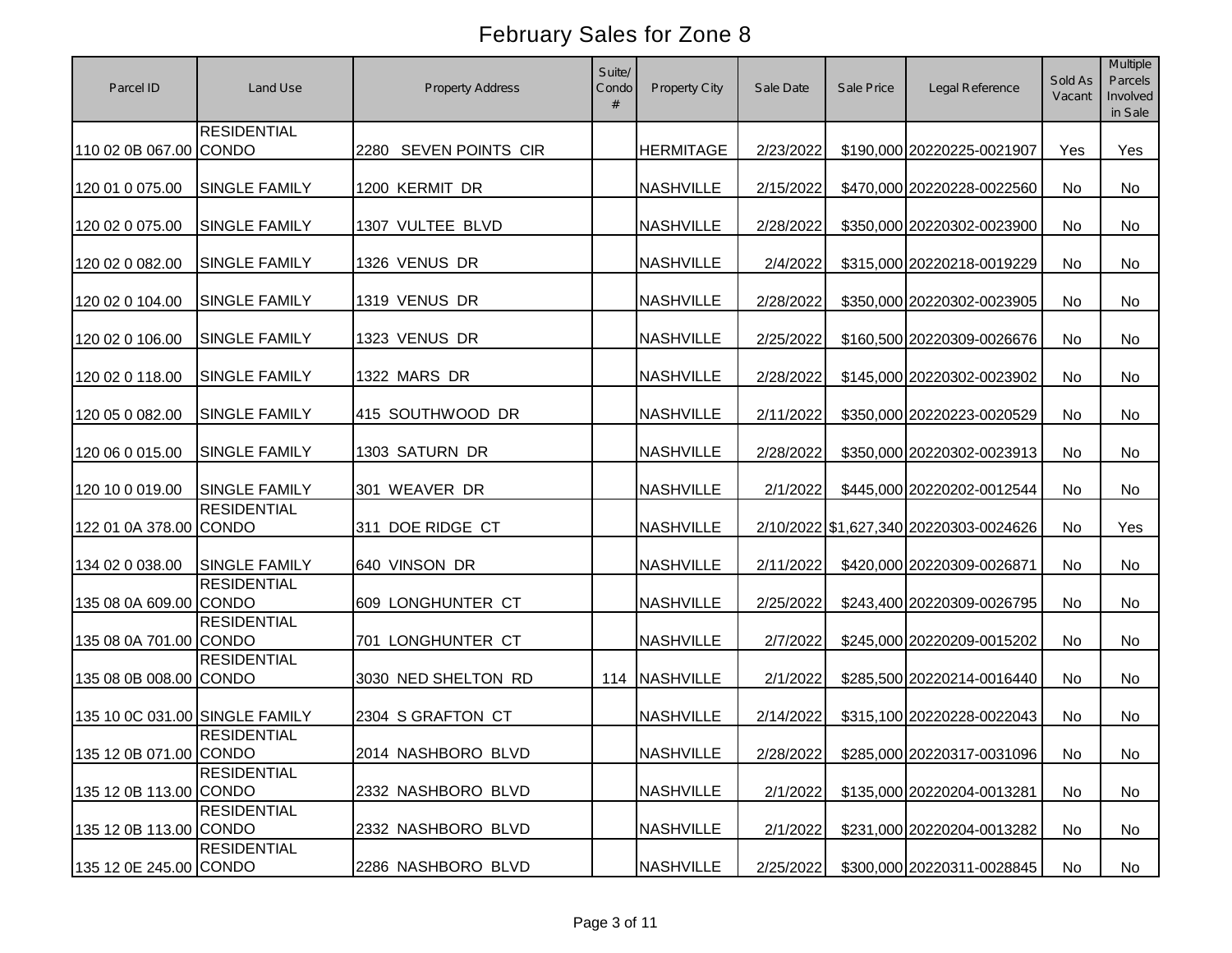| Parcel ID                      | Land Use             | <b>Property Address</b> | Suite/<br>Condo<br># | Property City    | Sale Date | Sale Price | Legal Reference                        | Sold As<br>Vacant | Multiple<br>Parcels<br>Involved<br>in Sale |
|--------------------------------|----------------------|-------------------------|----------------------|------------------|-----------|------------|----------------------------------------|-------------------|--------------------------------------------|
| 135 12 0F 032.00 CONDO         | <b>RESIDENTIAL</b>   | 1363<br>NASHBORO BLVD   |                      | <b>NASHVILLE</b> | 2/22/2022 |            | \$435,000 20220324-0034125             | No                | No                                         |
| 135 14 0A 042.00 SINGLE FAMILY |                      | 1117 WHITE MOUNTAIN LN  |                      | <b>ANTIOCH</b>   | 2/8/2022  |            | \$440,000 20220316-0030751             | <b>No</b>         | Yes                                        |
| 135 16 0B 018.00 CONDO         | <b>RESIDENTIAL</b>   | 436 FLINTLOCK CT        |                      | <b>NASHVILLE</b> | 2/10/2022 |            | \$275,000 20220311-0028532             | No                | No                                         |
| 135 16 0B 052.00 CONDO         | <b>RESIDENTIAL</b>   | 506 FLINTLOCK CT        |                      | <b>NASHVILLE</b> | 2/8/2022  |            | \$256,000 20220304-0025086             | No                | No                                         |
| 135 16 0B 152.00 CONDO         | <b>RESIDENTIAL</b>   | 708 FLINTLOCK CT        |                      | <b>NASHVILLE</b> | 2/8/2022  |            | \$260,000 20220209-0015159             | No                | No                                         |
| 136 03 0A 053.00 CONDO         | <b>RESIDENTIAL</b>   | 4000 ANDERSON RD        | 53                   | <b>NASHVILLE</b> |           |            | 2/10/2022 \$1,627,340 20220303-0024626 | <b>No</b>         | Yes                                        |
| 136 05 0A 128.00 SINGLE FAMILY |                      | 3324 TINNEY PL          |                      | <b>NASHVILLE</b> | 2/7/2022  |            | \$387,500 20220218-0019309             | No                | No                                         |
| 136 06 0 123.00                | <b>SINGLE FAMILY</b> | 3510 WOOD BRIDGE DR     |                      | <b>NASHVILLE</b> | 2/2/2022  |            | \$380,000 20220302-0023561             | No                | <b>No</b>                                  |
| 136 07 0 166.00                | <b>SINGLE FAMILY</b> | 121 SAXON MIST DR       |                      | <b>NASHVILLE</b> | 2/24/2022 |            | \$390,000 20220308-0025987             | No                | <b>No</b>                                  |
| 136 10 0A 014.00 CONDO         | <b>RESIDENTIAL</b>   | 2825 LAKE FOREST DR     |                      | <b>NASHVILLE</b> | 2/14/2022 |            | \$194,000 20220217-0018588             | No                | No                                         |
| 136 10 0B 038.00 CONDO         | <b>RESIDENTIAL</b>   | 212 SENECA FOREST CT    |                      | <b>NASHVILLE</b> | 2/18/2022 |            | \$165,000 20220302-0023830             | No                | No                                         |
| 136 11 0 008.00                | SINGLE FAMILY        | 101 LAKE SIDE CT        |                      | <b>NASHVILLE</b> | 2/14/2022 |            | \$402,600 20220224-0021424             | <b>No</b>         | <b>No</b>                                  |
| 136 13 0 082.00                | <b>SINGLE FAMILY</b> | 3120 GOODWIN DR         |                      | <b>NASHVILLE</b> | 2/8/2022  |            | \$126,681 20220228-0022352             | No                | No                                         |
| 136 13 0B 007.00 CONDO         | <b>RESIDENTIAL</b>   | 155 BELL RD             | 7                    | <b>NASHVILLE</b> | 2/9/2022  |            | \$265,000 20220215-0017162             | No                | <b>No</b>                                  |
| 136 14 0 201.00                | <b>ZERO LOT LINE</b> | 906 LAUREN CT           |                      | <b>NASHVILLE</b> | 2/17/2022 |            | \$175,000 20220301-0023376             | No.               | No                                         |
| 136 15 0A 022.00 CONDO         | <b>RESIDENTIAL</b>   | 3405 OLD ANDERSON RD    | 123                  | ANTIOCH          | 2/11/2022 |            | \$246,000 20220218-0019470             | <b>No</b>         | No                                         |
| 136 15 0C 002.00 CONDO         | <b>RESIDENTIAL</b>   | 3416 OLD ANDERSON RD    |                      | <b>ANTIOCH</b>   | 2/28/2022 |            | \$280,000 20220309-0026796             | No                | No                                         |
| 137 04 0B 033.00 SINGLE FAMILY |                      | 2505 ARBOR POINTE CV    |                      | <b>HERMITAGE</b> | 2/25/2022 |            | \$564,000 20220309-0026698             | No                | No                                         |
| 138 00 0 109.00                | <b>SINGLE FAMILY</b> | 6041 S MOUNT JULIET RD  |                      | <b>HERMITAGE</b> | 2/18/2022 |            | \$378,000 20220303-0024235             | No                | No                                         |
| 148 02 0 099.00                | <b>SINGLE FAMILY</b> | 3705 WHARTON DR         |                      | <b>NASHVILLE</b> | 2/23/2022 |            | \$260,000 20220307-0025384             | No                | No                                         |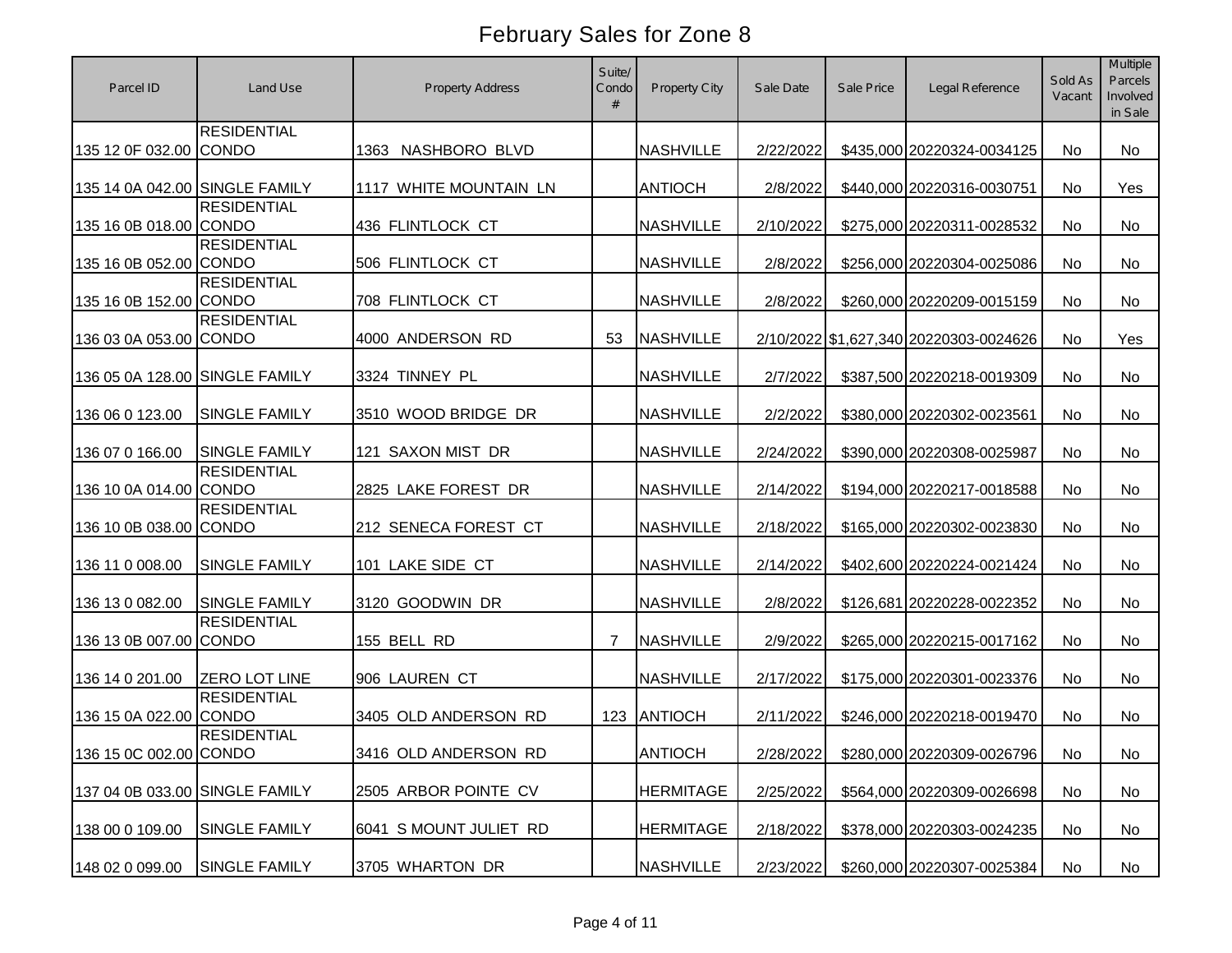| Parcel ID                      | Land Use             | <b>Property Address</b> | Suite/<br>Condo<br># | Property City    | Sale Date | Sale Price | Legal Reference                        | Sold As<br>Vacant | Multiple<br>Parcels<br>Involved<br>in Sale |
|--------------------------------|----------------------|-------------------------|----------------------|------------------|-----------|------------|----------------------------------------|-------------------|--------------------------------------------|
| 148 08 0 020.00                | <b>SINGLE FAMILY</b> | 4531 ARTELIA DR         |                      | <b>ANTIOCH</b>   | 2/28/2022 |            | \$75,000 20220302-0023903              | No                | No                                         |
| 148 08 0 168.00                | SINGLE FAMILY        | 4708 TERRAGON TRL       |                      | <b>ANTIOCH</b>   | 2/28/2022 |            | \$140,000 20220302-0023901             | No                | No                                         |
| 148 12 0 123.00                | <b>SINGLE FAMILY</b> | 4713 MCBRIDE RD         |                      | <b>ANTIOCH</b>   | 2/18/2022 |            | \$300,000 20220302-0023819             | No                | No                                         |
| 148 12 0 171.00                | <b>SINGLE FAMILY</b> | 116 DOWDY CT            |                      | <b>ANTIOCH</b>   | 2/28/2022 |            | \$75,000 20220302-0023941              | No                | No                                         |
| 148 12 0 264.00                | SINGLE FAMILY        | 912 BRYANT CT           |                      | <b>ANTIOCH</b>   | 2/8/2022  |            | \$330,000 20220210-0015555             | No                | No                                         |
| 149 01 0A 035.00 SINGLE FAMILY |                      | 2104 MULLEN CIR         |                      | <b>NASHVILLE</b> |           |            | 2/25/2022 \$5,337,100 20220325-0034390 | No                | Yes                                        |
| 149 02 0C 014.00 CONDO         | <b>RESIDENTIAL</b>   | 114 ELIZABETHS CT       |                      | <b>ANTIOCH</b>   | 2/16/2022 |            | \$157,500 20220301-0022922             | No                | No                                         |
| 149 02 0D 011.00 SINGLE FAMILY |                      | 436 LONDON CT           |                      | <b>ANTIOCH</b>   | 2/10/2022 |            | \$335,000 20220224-0020773             | No                | No                                         |
| 149 03 0K 012.00 CONDO         | <b>RESIDENTIAL</b>   | 2656 LAKEVILLA DR       | 12                   | <b>NASHVILLE</b> | 2/18/2022 |            | \$399,900 20220310-0027905             | No                | No                                         |
| 149 04 0 034.00                | <b>SINGLE FAMILY</b> | 2711 EDGE O LAKE DR     |                      | <b>NASHVILLE</b> | 2/25/2022 |            | \$335,000 20220310-0027793             | No                | No                                         |
| 149 04 0 175.00                | <b>SINGLE FAMILY</b> | 2631 WILLOWBRANCH DR    |                      | <b>NASHVILLE</b> | 2/28/2022 |            | \$308,000 20220304-0025141             | No                | No                                         |
| 149 04 0 195.00                | <b>SINGLE FAMILY</b> | 2636 RAVINE DR          |                      | <b>NASHVILLE</b> | 2/3/2022  |            | \$335,000 20220215-0017700             | <b>No</b>         | <b>No</b>                                  |
| 149 04 0 205.00                | <b>SINGLE FAMILY</b> | 2625 MESA DR            |                      | <b>NASHVILLE</b> | 2/7/2022  |            | \$406,000 20220209-0015221             | No                | No                                         |
| 149 04 0 210.00                | <b>SINGLE FAMILY</b> | 2624 MESA DR            |                      | <b>NASHVILLE</b> | 2/7/2022  |            | \$320,000 20220222-0019798             | <b>No</b>         | No                                         |
| 149 04 0 264.00                | <b>ZERO LOT LINE</b> | 405 GREGG CT            |                      | <b>NASHVILLE</b> | 2/28/2022 |            | \$350,000 20220302-0023885             | <b>No</b>         | No                                         |
| 149 04 0 269.00                | <b>ZERO LOT LINE</b> | 444 RURAL HILL RD       |                      | <b>NASHVILLE</b> | 2/8/2022  |            | \$195,000 20220222-0019873             | No                | No                                         |
| 149 05 0 063.00 SINGLE FAMILY  |                      | 4816 JASON DR           |                      | <b>ANTIOCH</b>   | 2/28/2022 |            | \$270,000 20220309-0027290             | No                | No                                         |
| 149 05 0 066.00                | <b>SINGLE FAMILY</b> | 4804 JASON DR           |                      | <b>ANTIOCH</b>   | 2/16/2022 |            | \$123,810 20220316-0030879             | No                | No                                         |
| 149 05 0 076.00                | <b>SINGLE FAMILY</b> | 4881 BARCLAY SQUARE DR  |                      | <b>ANTIOCH</b>   | 2/22/2022 |            | \$270,000 20220318-0031581             | No                | No                                         |
| 149 09 0 178.00                | <b>SINGLE FAMILY</b> | 613 ANDREA CT           |                      | <b>ANTIOCH</b>   | 2/28/2022 |            | \$150,000 20220302-0023877             | No                | No                                         |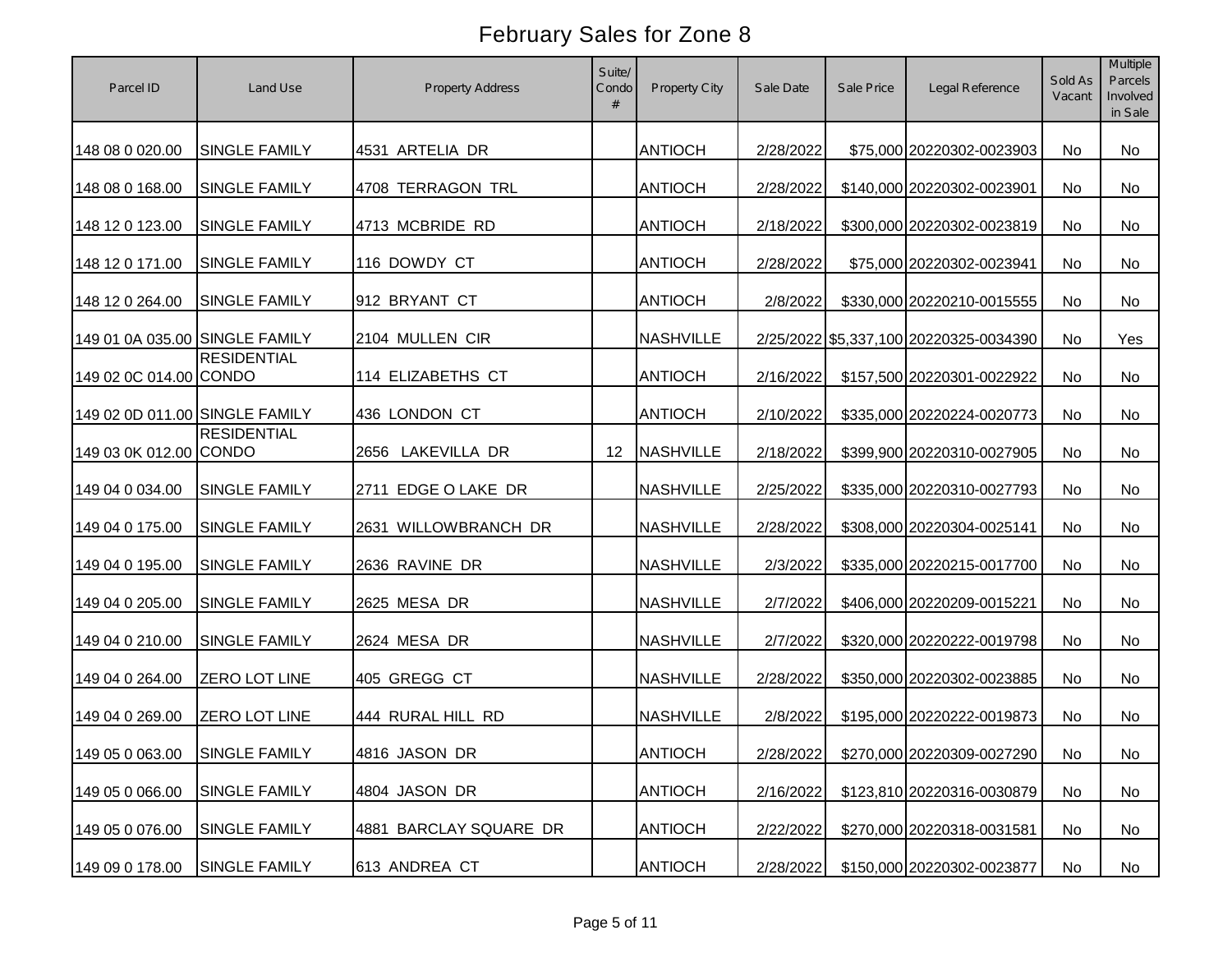| Parcel ID                      | Land Use                      | <b>Property Address</b> | Suite/<br>Condo<br># | Property City    | Sale Date | Sale Price | Legal Reference            | Sold As<br>Vacant | Multiple<br>Parcels<br>Involved<br>in Sale |
|--------------------------------|-------------------------------|-------------------------|----------------------|------------------|-----------|------------|----------------------------|-------------------|--------------------------------------------|
| 149 09 0 193.00                | <b>SINGLE FAMILY</b>          | 4808 TRAPPERS RDG       |                      | <b>ANTIOCH</b>   | 2/28/2022 |            | \$350,000 20220302-0023926 | No                | No                                         |
| 149 09 0 199.00                | SINGLE FAMILY                 | 4717 MINERS CV          |                      | <b>ANTIOCH</b>   | 2/28/2022 |            | \$75,000 20220302-0023872  | No                | No                                         |
| 149 09 0 218.00                | <b>SINGLE FAMILY</b>          | 4749 MINERS CV          |                      | <b>ANTIOCH</b>   | 2/28/2022 |            | \$350,000 20220302-0023909 | No                | No                                         |
| 149 15 0A 443.00 SINGLE FAMILY |                               | 1736 BRIDGECREST DR     |                      | <b>ANTIOCH</b>   | 2/8/2022  |            | \$400,000 20220307-0025848 | No                | No                                         |
| 149 15 0B 046.00 CONDO         | <b>RESIDENTIAL</b>            | 1515 BRIDGECREST DR     | 314                  | ANTIOCH          | 2/18/2022 |            | \$246,000 20220303-0024134 | No                | No                                         |
| 150 01 0 308.00                | SINGLE FAMILY                 | 545 OWENDALE DR         |                      | <b>ANTIOCH</b>   | 2/8/2022  |            | \$292,000 20220310-0027439 | No                | No                                         |
| 150 02 0 333.00                | <b>ZERO LOT LINE</b>          | 3140 JUSTIN TOWNE CT    |                      | <b>ANTIOCH</b>   | 2/28/2022 |            | \$350,000 20220302-0023897 | No                | No                                         |
| 150 02 0 365.00                | ZERO LOT LINE                 | 741 LAKE TERRACE DR     |                      | <b>NASHVILLE</b> | 2/28/2022 |            | \$140,000 20220302-0023896 | No                | No                                         |
| 150 03 0 098.00                | <b>SINGLE FAMILY</b>          | 3309 COUNTRY WAY RD     |                      | <b>ANTIOCH</b>   | 2/14/2022 |            | \$310,000 20220303-0023991 | No                | No                                         |
| 150 03 0 111.00                | <b>ZERO LOT LINE</b>          | 3127 JUSTIN TOWNE CT    |                      | <b>ANTIOCH</b>   | 2/11/2022 |            | \$205,000 20220214-0016491 | No                | No                                         |
| 150 04 0 134.00                | <b>SINGLE FAMILY</b>          | 4125 PHILHALL PKWY      |                      | <b>ANTIOCH</b>   | 2/9/2022  |            | \$673,500 20220304-0024665 | No                | No                                         |
| 150 05 0 071.00                | <b>SINGLE FAMILY</b>          | 2966 ANDERSON RD        |                      | <b>NASHVILLE</b> | 2/28/2022 |            | \$350,000 20220302-0023930 | <b>No</b>         | <b>No</b>                                  |
| 150 05 0 113.00                | <b>SINGLE FAMILY</b>          | 2876 CREEKVIEW DR       |                      | <b>NASHVILLE</b> | 2/3/2022  |            | \$295,000 20220224-0012137 | No                | No                                         |
| 150 07 0 058.00                | SINGLE FAMILY                 | 204 NEW TOWNE CT        |                      | <b>ANTIOCH</b>   | 2/23/2022 |            | \$367,000 20220307-0025557 | <b>No</b>         | No                                         |
| 150 07 0 301.00                | <b>ZERO LOT LINE</b>          | 3354 OAK TREES CT       |                      | <b>ANTIOCH</b>   | 2/25/2022 |            | \$204,000 20220315-0030204 | <b>No</b>         | No                                         |
| 150 08 0 040.00                | <b>SINGLE FAMILY</b>          | 3521 DAISY TRL          |                      | <b>ANTIOCH</b>   | 2/11/2022 |            | \$360,000 20220224-0021221 | <b>No</b>         | No                                         |
|                                | 150 09 0 127.00 SINGLE FAMILY | 2993 OWENDALE DR        |                      | <b>ANTIOCH</b>   | 2/10/2022 |            | \$350,000 20220214-0016449 | No                | No                                         |
| 150 09 0A 003.00 SINGLE FAMILY |                               | 3045 OWENDALE DR        |                      | <b>ANTIOCH</b>   | 2/28/2022 |            | \$75,000 20220302-0023899  | No                | No                                         |
| 150 09 0A 024.00 SINGLE FAMILY |                               | 3005 OWENDALE DR        |                      | <b>ANTIOCH</b>   | 2/25/2022 |            | \$330,000 20220308-0026592 | No                | No                                         |
| 150 09 0A 037.00 SINGLE FAMILY |                               | 3349 CALAIS CIR         |                      | <b>ANTIOCH</b>   | 2/2/2022  |            | \$320,700 20220217-0018698 | No                | No                                         |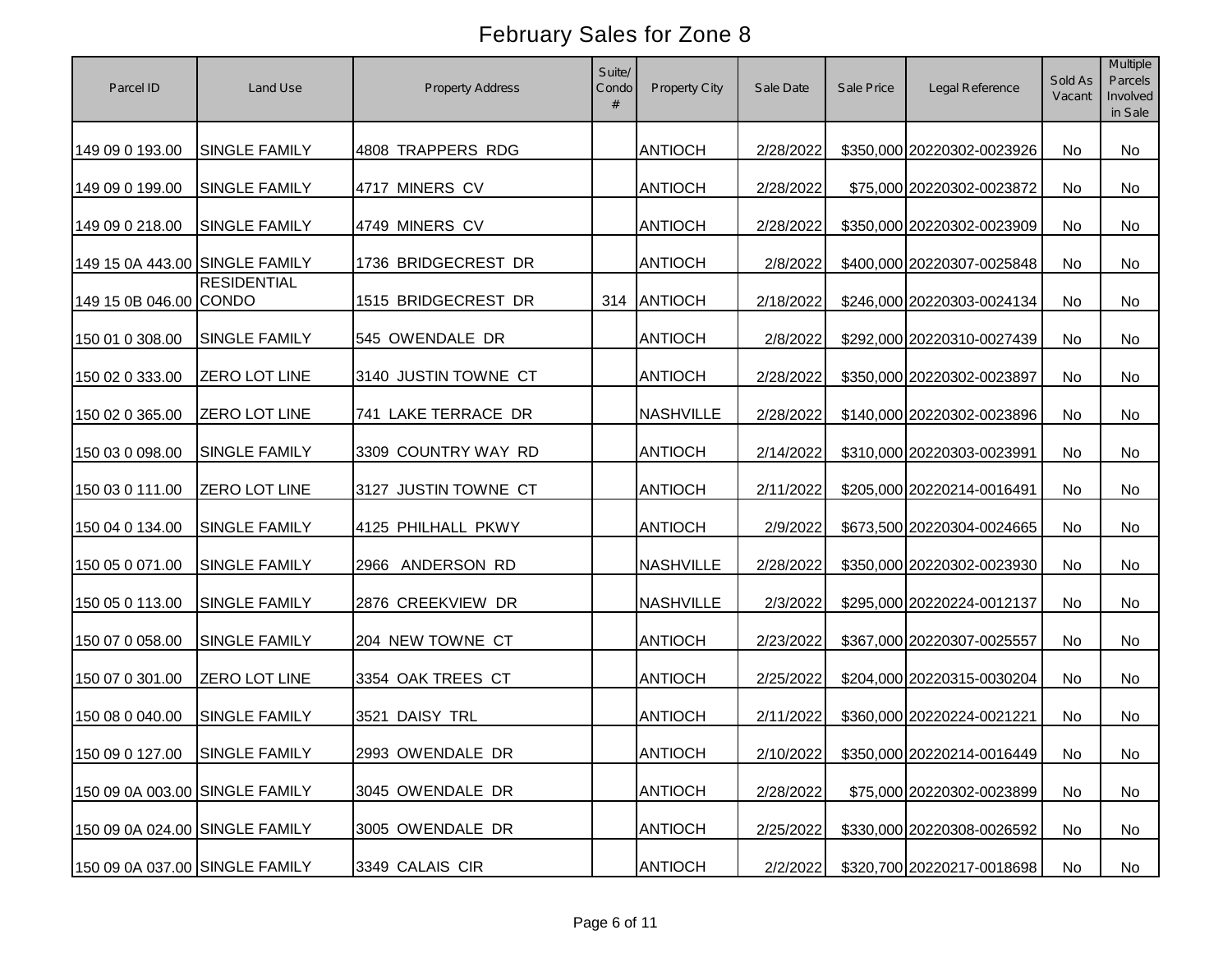| Parcel ID                      | Land Use             | <b>Property Address</b>     | Suite/<br>Condo<br># | Property City  | Sale Date | Sale Price | Legal Reference                        | Sold As<br>Vacant | Multiple<br>Parcels<br>Involved<br>in Sale |
|--------------------------------|----------------------|-----------------------------|----------------------|----------------|-----------|------------|----------------------------------------|-------------------|--------------------------------------------|
| 150 09 0A 058.00 SINGLE FAMILY |                      | 3012 OWENDALE DR            |                      | <b>ANTIOCH</b> | 2/28/2022 |            | \$75,000 20220302-0023908              | No                | No                                         |
| 150 09 0A 111.00 SINGLE FAMILY |                      | 1113 TRACETON CIR           |                      | <b>ANTIOCH</b> | 2/24/2022 |            | \$252,500 20220302-0023500             | <b>No</b>         | <b>No</b>                                  |
| 150 09 0A 122.00 SINGLE FAMILY |                      | 1209 CURRAN CT              |                      | <b>ANTIOCH</b> | 2/28/2022 |            | \$339,711 20220310-0027935             | No                | <b>No</b>                                  |
| 150 09 0A 170.00 SINGLE FAMILY |                      | 3505 CALAIS CIR             |                      | <b>ANTIOCH</b> | 2/18/2022 |            | \$325,900 20220303-0024540             | No                | No                                         |
| 150 11 0 064.00                | <b>SINGLE FAMILY</b> | 3337 TOWNE RIDGE DR         |                      | <b>ANTIOCH</b> | 2/28/2022 |            | \$150,000 20220302-0023906             | No                | <b>No</b>                                  |
| 150 12 0A 039.00 SINGLE FAMILY |                      | 6341 MT VIEW RD             |                      | <b>ANTIOCH</b> | 2/11/2022 |            | \$425,000 20220214-0016506             | No.               | <b>No</b>                                  |
| 150 12 0C 054.00 SINGLE FAMILY |                      | 901 HILL RIDGE DR           |                      | <b>ANTIOCH</b> | 2/2/2022  |            | \$375,000 20220225-0021561             | No                | No                                         |
| 150 14 0 011.00                | <b>SINGLE FAMILY</b> | 3549 ROUNDWOOD FOREST<br>DR |                      | <b>ANTIOCH</b> | 2/28/2022 |            | \$308,600 20220309-0027143             | No                | No                                         |
| 150 14 0A 078.00 SINGLE FAMILY |                      | 113 SHOEMAKER DR            |                      | <b>ANTIOCH</b> |           |            | 2/25/2022 \$5,337,100 20220325-0034390 | <b>No</b>         | Yes                                        |
| 151 01 0A 036.00 SINGLE FAMILY |                      | 3617 BURWICK PL             |                      | <b>ANTIOCH</b> | 2/4/2022  |            | \$264,000 20220208-0014516             | No                | No                                         |
| 151 09 0A 151.00 SINGLE FAMILY |                      | 208 CAMBRIDGE PL            |                      | <b>ANTIOCH</b> | 2/11/2022 |            | \$343,500 20220224-0021527             | No                | No                                         |
| 151 09 0A 289.00 SINGLE FAMILY |                      | 813 KETTERING CLOSE         |                      | <b>ANTIOCH</b> | 2/18/2022 |            | \$375,000 20220303-0024344             | <b>No</b>         | <b>No</b>                                  |
| 151 09 0B 090.00 SINGLE FAMILY |                      | 5425 SKIP JACK DR           |                      | <b>ANTIOCH</b> | 2/7/2022  |            | \$376,100 20220222-0019925             | No                | No                                         |
| 151 09 0B 200.00 SINGLE FAMILY |                      | 5528 DORY DR                |                      | <b>ANTIOCH</b> | 2/1/2022  |            | \$365,000 20220214-0016451             | <b>No</b>         | No                                         |
| 163 01 0 053.00                | <b>SINGLE FAMILY</b> | 4041 MOSS RD                |                      | <b>ANTIOCH</b> |           |            | 2/25/2022 \$5,337,100 20220325-0034390 | No.               | Yes                                        |
| 163 01 0 073.00                | <b>SINGLE FAMILY</b> | 121 ANTIOCH WOODS WAY       |                      | <b>ANTIOCH</b> | 2/14/2022 |            | \$304,000 20220301-0023072             | No                | No                                         |
| 163 02 0 099.00                | SINGLE FAMILY        | 5148 HIGHLANDER DR          |                      | <b>ANTIOCH</b> |           |            | 2/25/2022 \$5,337,100 20220325-0034390 | No                | Yes                                        |
| 163 02 0B 010.00 SINGLE FAMILY |                      | 136 TOOK DR                 |                      | <b>ANTIOCH</b> | 2/4/2022  |            | \$481,500 20220208-0014574             | No                | No                                         |
| 163 02 0C 347.00 CONDO         | <b>RESIDENTIAL</b>   | 1382 RURAL HILL RD          | 347                  | <b>ANTIOCH</b> | 2/11/2022 |            | \$230,000 20220301-0023203             | No                | No                                         |
| 163 04 0A 354.00 CONDO         | <b>RESIDENTIAL</b>   | 3001 HAMILTON CHURCH RD     |                      | 354 ANTIOCH    | 2/28/2022 |            | \$250,000 20220302-0023773             | No                | No                                         |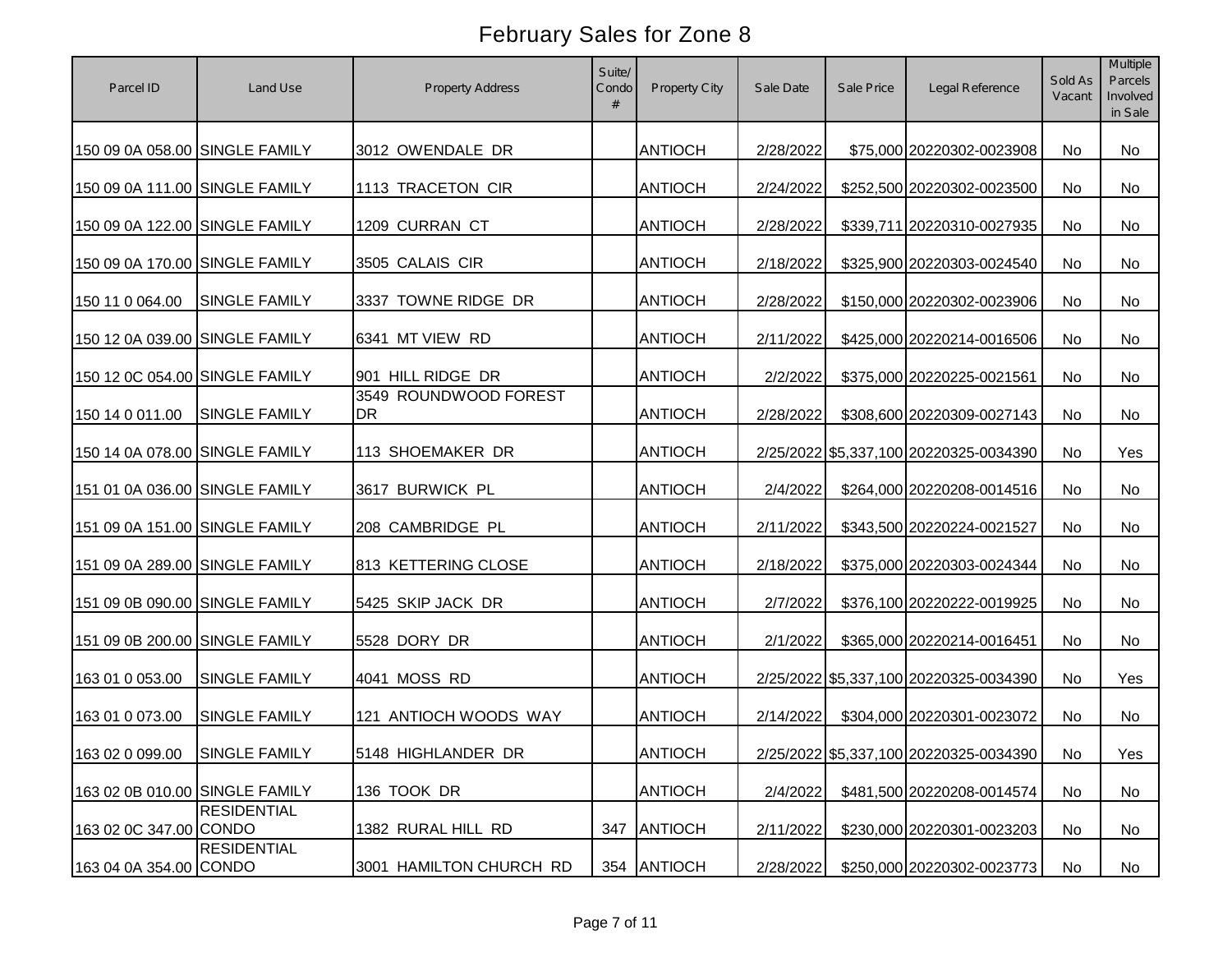| Parcel ID                      | Land Use           | <b>Property Address</b>     | Suite/<br>Condo<br># | Property City  | Sale Date | Sale Price | Legal Reference            | Sold As<br>Vacant | Multiple<br>Parcels<br>Involved<br>in Sale |
|--------------------------------|--------------------|-----------------------------|----------------------|----------------|-----------|------------|----------------------------|-------------------|--------------------------------------------|
| 163 05 0A 949.00 CONDO         | <b>RESIDENTIAL</b> | 5170 HICKORY HOLLOW PKWY    | 949                  | ANTIOCH        | 2/11/2022 |            | \$221,500 20220224-0021427 | No                | <b>No</b>                                  |
| 163 05 0B 081.00 CONDO         | <b>RESIDENTIAL</b> | 5170 HICKORY HOLLOW PKWY    | 244                  | ANTIOCH        | 2/15/2022 |            | \$287,500 20220228-0022294 | No                | <b>No</b>                                  |
| 163 05 0B 097.00 CONDO         | <b>RESIDENTIAL</b> | 5170 HICKORY HOLLOW PKWY    | 220                  | ANTIOCH        | 2/25/2022 |            | \$269,900 20220324-0034294 | No                | <b>No</b>                                  |
| 163 05 0B 178.00 CONDO         | <b>RESIDENTIAL</b> | 5170 HICKORY HOLLOW PKWY    | 177                  | <b>ANTIOCH</b> | 2/2/2022  |            | \$220,000 20220214-0017038 | No                | No                                         |
| 163 07 0A 072.00 SINGLE FAMILY |                    | 1972 WILD OAKS CT           |                      | <b>ANTIOCH</b> | 2/25/2022 |            | \$380,000 20220309-0026729 | No                | <b>No</b>                                  |
| 163 11 0D 006.00 CONDO         | <b>RESIDENTIAL</b> | 2962 BABY RUTH LN           | 6                    | <b>ANTIOCH</b> | 2/7/2022  |            | \$285,000 20220304-0024921 | No                | No                                         |
| 163 11 0E 013.00 CONDO         | <b>RESIDENTIAL</b> | 2950 BABY RUTH LN           | 13                   | <b>ANTIOCH</b> | 2/1/2022  |            | \$235,000 20220223-0020615 | No                | <b>No</b>                                  |
| 163 16 0A 373.00 CONDO         | <b>RESIDENTIAL</b> | 1417 PLEASANT RIDGE RD      |                      | <b>ANTIOCH</b> | 2/9/2022  |            | \$221,000 20220303-0024091 | No                | No                                         |
| 163 16 0C 311.00 CONDO         | <b>RESIDENTIAL</b> | <b>ISABELLE CT</b><br>1846  |                      | <b>ANTIOCH</b> | 2/4/2022  |            | \$271,000 20220224-0020857 | No                | No                                         |
| 163 16 0C 320.00 CONDO         | <b>RESIDENTIAL</b> | <b>DANILYNN DR</b><br>2411  |                      | <b>ANTIOCH</b> | 2/2/2022  |            | \$270,000 20220214-0017010 | <b>No</b>         | <b>No</b>                                  |
| 163 16 0C 324.00 CONDO         | <b>RESIDENTIAL</b> | DANILYNN DR<br>2419         |                      | <b>ANTIOCH</b> | 2/2/2022  |            | \$270,000 20220214-0016999 | No                | <b>No</b>                                  |
| 164 03 0D 124.00 CONDO         | <b>RESIDENTIAL</b> | <b>CORONATION DR</b><br>819 |                      | <b>ANTIOCH</b> | 2/28/2022 |            | \$300,000 20220301-0023020 | <b>No</b>         | <b>No</b>                                  |
| 164 03 0D 125.00 CONDO         | <b>RESIDENTIAL</b> | <b>CORONATION DR</b><br>821 |                      | <b>ANTIOCH</b> | 2/25/2022 |            | \$281,740 20220301-0023139 | <b>No</b>         | <b>No</b>                                  |
| 164 03 0D 126.00 CONDO         | <b>RESIDENTIAL</b> | <b>CORONATION DR</b><br>823 |                      | <b>ANTIOCH</b> | 2/25/2022 |            | \$280,740 20220301-0023137 | No                | No                                         |
| 164 03 0D 127.00 CONDO         | <b>RESIDENTIAL</b> | <b>CORONATION DR</b><br>825 |                      | <b>ANTIOCH</b> | 2/25/2022 |            | \$282,140 20220301-0023143 | No                | No                                         |
| 164 03 0D 128.00 CONDO         | <b>RESIDENTIAL</b> | <b>CORONATION DR</b><br>827 |                      | <b>ANTIOCH</b> | 2/25/2022 |            | \$282,140 20220301-0023152 | <b>No</b>         | No                                         |
| 164 03 0D 129.00 CONDO         | <b>RESIDENTIAL</b> | 829 CORONATION DR           |                      | <b>ANTIOCH</b> | 2/25/2022 |            | \$279,740 20220301-0023144 | No                | No                                         |
| 164 03 0D 130.00 CONDO         | <b>RESIDENTIAL</b> | <b>CORONATION DR</b><br>831 |                      | <b>ANTIOCH</b> | 2/25/2022 |            | \$279,740 20220301-0023151 | No                | No                                         |
| 164 03 0D 131.00 CONDO         | <b>RESIDENTIAL</b> | 833 CORONATION DR           |                      | <b>ANTIOCH</b> | 2/25/2022 |            | \$300,000 20220301-0023147 | No                | No                                         |
| 164 04 0C 107.00 SINGLE FAMILY |                    | 1329 MARITIME PRT           |                      | <b>ANTIOCH</b> | 2/11/2022 |            | \$395,000 20220224-0020862 | No                | No                                         |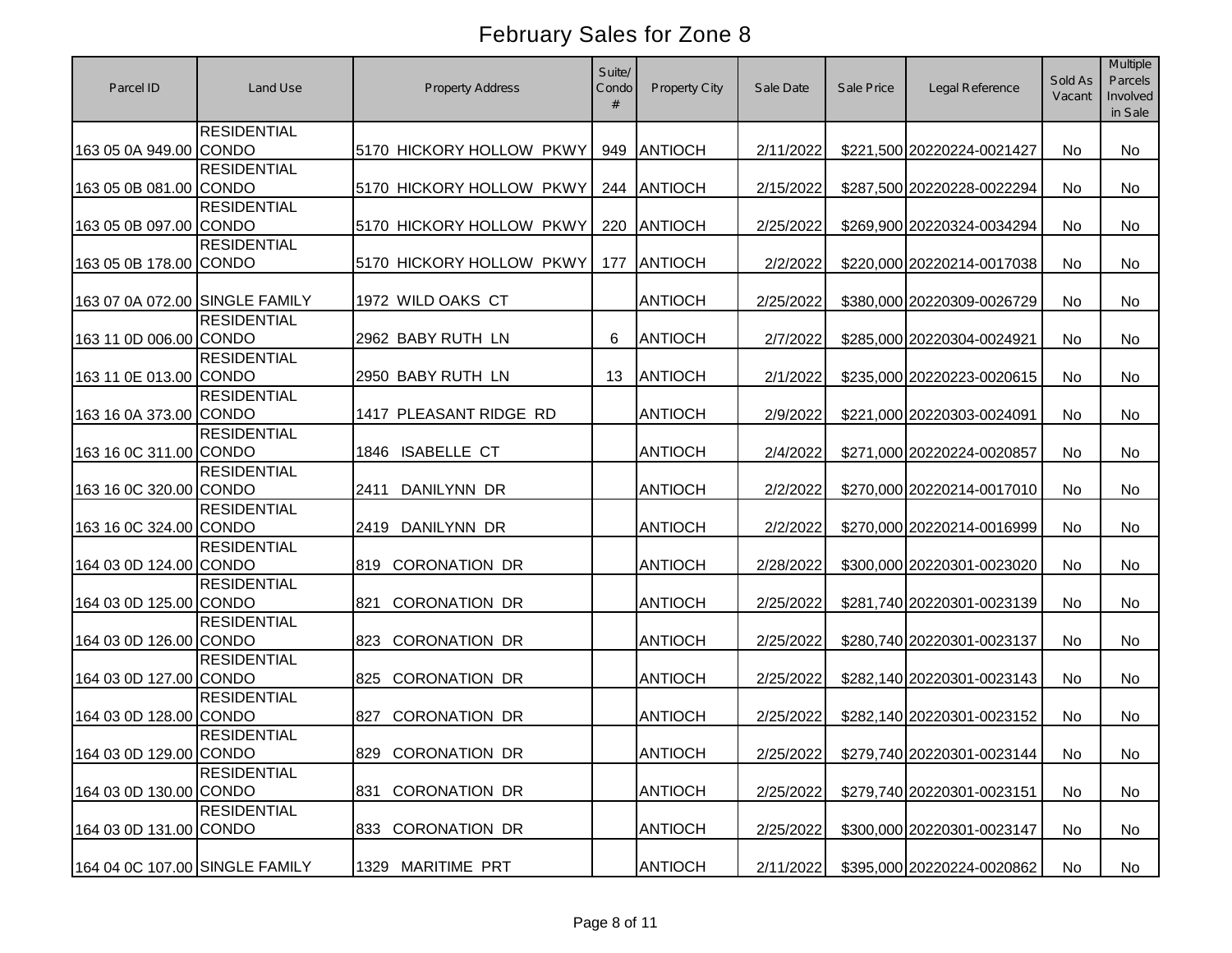| Parcel ID                      | Land Use           | <b>Property Address</b>            | Suite/<br>Condo<br># | Property City  | Sale Date | Sale Price | Legal Reference                        | Sold As<br>Vacant | Multiple<br>Parcels<br>Involved<br>in Sale |
|--------------------------------|--------------------|------------------------------------|----------------------|----------------|-----------|------------|----------------------------------------|-------------------|--------------------------------------------|
| 164 05 0A 064.00 CONDO         | <b>RESIDENTIAL</b> | 4316 SUMMERCREST BLVD              |                      | 1015 ANTIOCH   | 2/18/2022 |            | \$282,000 20220302-0023579             | <b>No</b>         | <b>No</b>                                  |
| 164 06 0A 060.00 CONDO         | <b>RESIDENTIAL</b> | 4316 SUMMERCREST BLVD              | 604                  | ANTIOCH        | 2/28/2022 |            | \$338,000 20220309-0027293             | No                | No                                         |
| 164 06 0B 224.00 CONDO         | <b>RESIDENTIAL</b> | 746 BRADBURN VILLAGE WAY           |                      | <b>ANTIOCH</b> | 2/23/2022 |            | \$277,000 20220304-0025030             | No                | No                                         |
| 164 06 0D 294.00 CONDO         | <b>RESIDENTIAL</b> | <b>BRADBURN VILLAGE DR</b><br>1028 |                      | <b>ANTIOCH</b> | 2/18/2022 |            | \$283,690 20220310-0027436             | No                | <b>No</b>                                  |
| 164 06 0D 297.00 CONDO         | <b>RESIDENTIAL</b> | <b>BRADBURN VILLAGE DR</b><br>1022 |                      | <b>ANTIOCH</b> | 2/25/2022 |            | \$269,690 20220317-0031018             | No                | No                                         |
| 164 07 0A 111.00 SINGLE FAMILY |                    | 309 GROVEDALE TRCE                 |                      | <b>ANTIOCH</b> |           |            | 2/25/2022 \$5,337,100 20220325-0034390 | No                | Yes                                        |
| 164 08 0D 129.00 SINGLE FAMILY |                    | SANDYROCK LN<br>4809               |                      | <b>ANTIOCH</b> | 2/9/2022  |            | \$420,000 20220218-0019406             | No                | <b>No</b>                                  |
| 164 08 0D 130.00 SINGLE FAMILY |                    | SANDYROCK LN<br>4805               |                      | <b>ANTIOCH</b> | 2/16/2022 |            | \$422,000 20220301-0022821             | No                | No                                         |
| 164 10 0A 061.00 SINGLE FAMILY |                    | 2700 STREAMFIRE CV                 |                      | <b>ANTIOCH</b> | 2/28/2022 |            | \$330,000 20220310-0027682             | No                | No                                         |
| 164 10 0A 081.00 SINGLE FAMILY |                    | 2312 CLOUDGROVE PT                 |                      | <b>ANTIOCH</b> | 2/18/2022 |            | \$410,000 20220223-0020658             | No                | <b>No</b>                                  |
| 164 10 0B 003.00 CONDO         | <b>RESIDENTIAL</b> | SUMMERCREST BLVD<br>4330           |                      | 1104 ANTIOCH   | 2/28/2022 |            | \$303,300 20220302-0023921             | No                | No                                         |
| 164 13 0C 025.00 SINGLE FAMILY |                    | TREEHAVEN PL<br>4149               |                      | <b>ANTIOCH</b> | 2/25/2022 |            | \$358,350 20220316-0030305             | No                | No                                         |
| 164 13 0C 026.00 SINGLE FAMILY |                    | TREEHAVEN PL<br>4148               |                      | <b>ANTIOCH</b> | 2/25/2022 |            | \$344,190 20220316-0030618             | <b>No</b>         | <b>No</b>                                  |
| 164 13 0C 027.00 SINGLE FAMILY |                    | TREEHAVEN PL<br>4144               |                      | <b>ANTIOCH</b> | 2/24/2022 |            | \$355,940 20220309-0026815             | No                | No                                         |
| 164 13 0C 028.00 SINGLE FAMILY |                    | TREEHAVEN PL<br>4140               |                      | <b>ANTIOCH</b> | 2/25/2022 |            | \$370,255 20220309-0026688             | No                | No                                         |
| 164 13 0C 030.00 SINGLE FAMILY |                    | TREEHAVEN PL<br>4132               |                      | <b>ANTIOCH</b> | 2/18/2022 |            | \$379,720 20220303-0024178             | <b>No</b>         | No                                         |
| 165 09 0A 004.00 SINGLE FAMILY |                    | 1900 PORT JAMES CIR                |                      | <b>ANTIOCH</b> | 2/10/2022 |            | \$319,000 20220224-0021104             | No                | No                                         |
| 165 09 0A 006.00 SINGLE FAMILY |                    | 1905 PORT JAMES CIR                |                      | <b>ANTIOCH</b> |           |            | 2/25/2022 \$5,337,100 20220325-0034390 | No                | Yes                                        |
| 165 09 0A 062.00 SINGLE FAMILY |                    | 1936 PORT JAMES CIR                |                      | <b>ANTIOCH</b> | 2/11/2022 |            | \$360,000 20220216-0018294             | No                | No                                         |
| 165 14 0 153.00                | SINGLE FAMILY      | 4884 PEPPERTREE DR                 |                      | <b>ANTIOCH</b> |           |            | 2/25/2022 \$5,337,100 20220325-0034390 | No                | Yes                                        |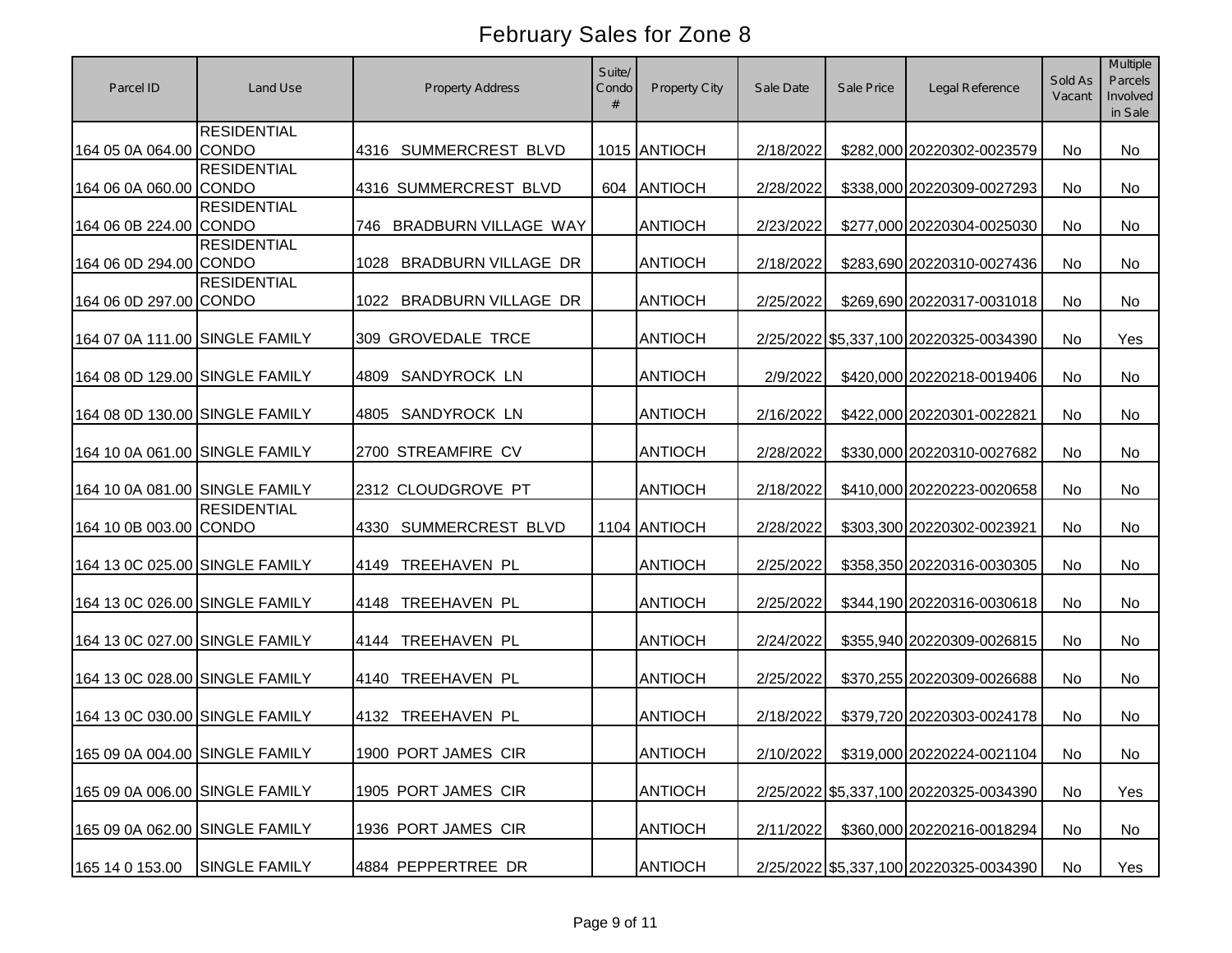| Parcel ID                      | Land Use                       | <b>Property Address</b>           | Suite/<br>Condo<br># | Property City  | Sale Date | Sale Price | Legal Reference                      | Sold As<br>Vacant | Multiple<br>Parcels<br>Involved<br>in Sale |
|--------------------------------|--------------------------------|-----------------------------------|----------------------|----------------|-----------|------------|--------------------------------------|-------------------|--------------------------------------------|
| 175 01 0 040.00                | <b>SINGLE FAMILY</b>           | 608 BRIDGETTE CT                  |                      | <b>ANTIOCH</b> | 2/28/2022 |            | \$440,000 20220309-0027283           | No                | No                                         |
| 175 02 0B 178.00 CONDO         | <b>RESIDENTIAL</b>             | 4159 SADDLECREEK WAY              |                      | <b>ANTIOCH</b> | 2/23/2022 |            | \$270,000 20220317-0031069           | <b>No</b>         | <b>No</b>                                  |
| 175 02 0F 079.00 SINGLE FAMILY |                                | PRESERVE CIR<br>2240              |                      | <b>ANTIOCH</b> | 2/4/2022  |            | \$335,495 20220301-0023292           | No                | <b>No</b>                                  |
| 175 02 0F 084.00 SINGLE FAMILY |                                | PRESERVE CIR<br>2260              |                      | <b>ANTIOCH</b> | 2/3/2022  |            | \$367,726 20220222-0019822           | No                | No                                         |
| 175 02 0F 086.00 SINGLE FAMILY |                                | PRESERVE CIR<br>2268              |                      | <b>ANTIOCH</b> | 2/4/2022  |            | \$321,880 20220301-0023274           | No                | <b>No</b>                                  |
| 175 02 0F 087.00 SINGLE FAMILY |                                | PRESERVE CIR<br>2272              |                      | <b>ANTIOCH</b> | 2/4/2022  |            | \$367,726 20220222-0019820           | No                | <b>No</b>                                  |
| 175 02 0F 088.00 SINGLE FAMILY |                                | PRESERVE CIR<br>2276              |                      | <b>ANTIOCH</b> | 2/4/2022  |            | \$370,226 20220222-0019825           | No                | No                                         |
| 175 02 0F 097.00 SINGLE FAMILY |                                | PRESERVE CIR<br>2267              |                      | <b>ANTIOCH</b> | 2/3/2022  |            | \$343,663 20220301-0023271           | No                | <b>No</b>                                  |
| 175 04 0A 044.00 CONDO         | <b>RESIDENTIAL</b>             | 3917 PARKS RETREAT DR             |                      | <b>ANTIOCH</b> | 2/8/2022  |            | \$280,000 20220222-0019638           | No                | No                                         |
| 175 06 0A 098.00 SINGLE FAMILY |                                | 5016 PRESERVE BLVD                |                      | <b>ANTIOCH</b> | 2/14/2022 |            | \$400,500 20220215-0017361           | No                | No                                         |
| 175 08 0 028.00                | <b>SINGLE FAMILY</b>           | 3945 ROCK CREEK DR                |                      | <b>ANTIOCH</b> | 2/24/2022 |            | \$335,000 20220323-0033482           | No                | No                                         |
| 176 00 0 060.00                | <b>SINGLE FAMILY</b>           | 4208 LAURENWOOD DR                |                      | <b>ANTIOCH</b> | 2/4/2022  |            | \$313,000 20220209-0014819           | <b>No</b>         | <b>No</b>                                  |
| 176 02 0 007.00                | <b>SINGLE FAMILY</b>           | 1700 GREENHART CT                 |                      | <b>ANTIOCH</b> | 2/24/2022 |            | \$325,000 20220308-0026076           | <b>No</b>         | No                                         |
| 176 05 0 077.00                | <b>SINGLE FAMILY</b>           | 204 HICKORY WAY CT                |                      | <b>ANTIOCH</b> | 2/9/2022  |            | \$395,000 20220223-0020717           | <b>No</b>         | <b>No</b>                                  |
| 176 06 0A 110.00 SINGLE FAMILY |                                | <b>GUNNERS LANDING DR</b><br>7613 |                      | <b>ANTIOCH</b> | 2/4/2022  |            | \$344,380 20220215-0017324           | <b>No</b>         | <b>No</b>                                  |
| 176 06 0A 113.00 SINGLE FAMILY |                                | <b>GUNNERS LANDING DR</b><br>7621 |                      | <b>ANTIOCH</b> | 2/15/2022 |            | \$326,300 20220225-0021828           | No                | No                                         |
|                                | 176 06 0A 115.00 SINGLE FAMILY | 7625 GUNNERS LANDING DR           |                      | <b>ANTIOCH</b> |           |            | 2/11/2022 \$347,610 20220223-0020438 | No                | No                                         |
| 176 06 0A 116.00 SINGLE FAMILY |                                | <b>GUNNERS LANDING DR</b><br>7627 |                      | <b>ANTIOCH</b> | 2/25/2022 |            | \$337,720 20220308-0026375           | No                | No                                         |
| 176 06 0A 118.00 SINGLE FAMILY |                                | <b>GUNNERS LANDING DR</b><br>7631 |                      | <b>ANTIOCH</b> | 2/21/2022 |            | \$304,685 20220318-0031476           | No                | No                                         |
| 176 06 0A 125.00 SINGLE FAMILY |                                | 7610 GUNNERS LANDING DR           |                      | <b>ANTIOCH</b> | 2/22/2022 |            | \$341,610 20220304-0024697           | No                | No                                         |